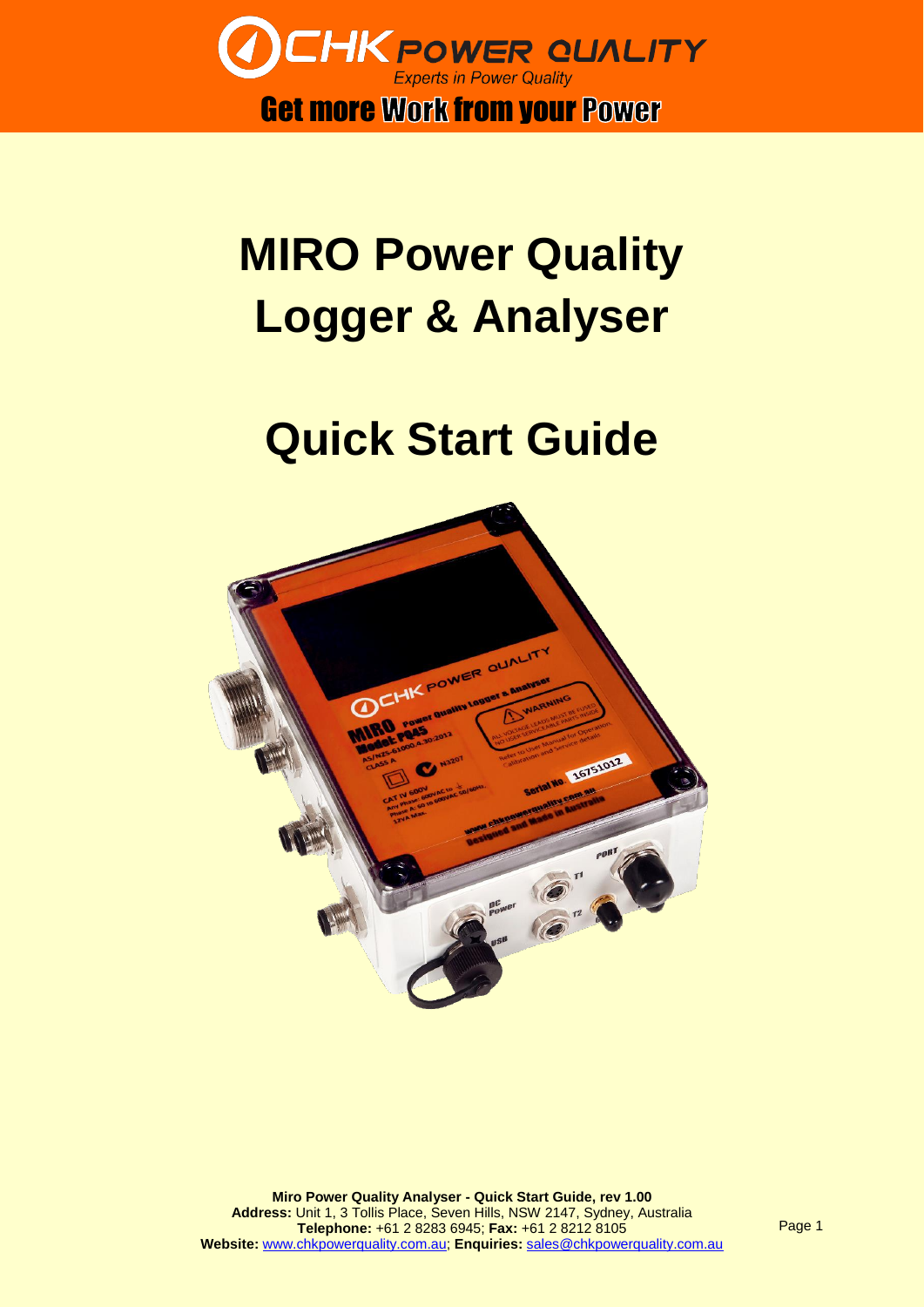

#### Get more Work from your Power

#### **1. Scope**

This document is applicable to the Miro PQXX series.

#### **2. General**

The *MIRO* Class A range of portable power quality recorders are precision instruments that offer comprehensive and reliable compliance monitoring of low voltage circuits. Built for high performance, toughness and focus on ease of use, the MIRO range are the workhorse instruments of choice for a variety of power monitoring applications including power quality analysis, supply compliance checks and voltage investigations, power flow studies, energy audits, solar and railway systems and transformer monitoring.

The two models of the Class A Miro Power Quality Analysers that we provide are the PQ35 (3 Voltage & 4 Current channels) and the PQ45 (4 Voltage & 4 Current channels). These are sold as part of kits which include the following:

- 1 x Miro Power Quality Analyser
- 1 x Three-phase voltage leads with either croc clips and banana plugs, tinned ends (PQ35 only) or large black clamps
- 1 x Single-phase cable
- 1 x DC power adaptor
- 2 x Temperature sensors (1 x ambient & 1 x magnetic mount)
- 1 x Carry bag
- 1 x GPS antenna
- 1 x USB communications cable
- 1 x Protective rubber holster
- 1 x Backplate, strap & magnetic feet
- 1 x Citrus software

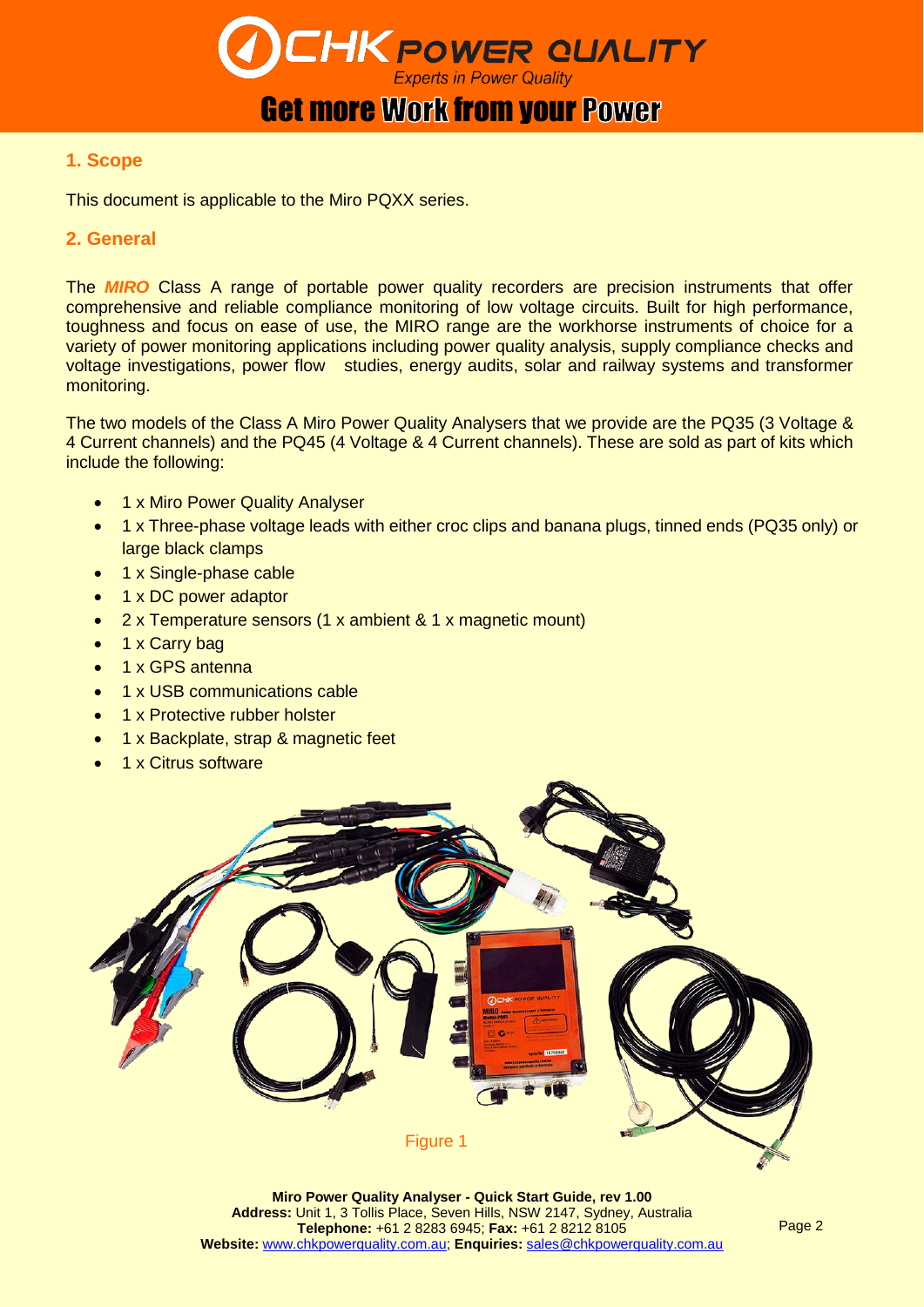

#### **3. Citrus Software Installation**

The Citrus software is compatible with any PC or Laptop with Microsoft Windows, version XP or later. The Citrus software provides a platform which allows users to quickly and easily configure the Miro, download the data, upgrade firmware and analyse the logged data. The latest version of the Citrus software is free to download from the downloads section of our website. Please click on the link below and follow the instructions: <http://www.chkpowerquality.com.au/downloads/>

#### **4. Configuration**

To ensure that the desired measurements are logged, it is imperative that the Miro is configured before installing the unit onsite. The user should have the Miro connected to a PC via the USB cable provided in the kit. See the steps below:

1. Open the Citrus software which will display a window as shown in Figure 2. Select the 'Miro' option.



2. Select 'Connect using USB', as shown in Figure 3. This will open the 'Miro Operations' window as shown in Figure 4. This displays the general information of the Miro including the Serial number; Firmware version; Calibration date; and other relevant information.

| <b>O</b> Miro<br>$\Box$<br>$\times$<br>$\sim$<br>Open Recent Tools<br><b>OCHK POWER QUALITY</b> | Miro Operations (USB)<br>$ \Box$ $\times$<br>Model: PQ45<br>Serial Number: 17835016<br>Calibration state: Good. Last calibrated 39 days ago<br>Firmware: 2.10<br>Boot Counter: 95<br>Channel: IA<br><b>IC</b><br>IB<br>$\mathbb{N}$<br>CT Types: -<br><b>Contractor</b><br>$\sim$<br>Operating mode: USB |
|-------------------------------------------------------------------------------------------------|----------------------------------------------------------------------------------------------------------------------------------------------------------------------------------------------------------------------------------------------------------------------------------------------------------|
| Open Data File                                                                                  | Logging status: Off (USB Mode). Will start on next power up.<br>Comms status: IP: 0.0.0.0<br>DNS:<br>Type: -<br>Signal:                                                                                                                                                                                  |
| Local Connection<br>Connect using USB                                                           | Online Monitor<br>Configuration<br>Download                                                                                                                                                                                                                                                              |
| Remote Connection<br>Connect using TCP/IP                                                       | Clear memory after download<br>Clear Downloaded<br>Clear All Memory<br>Potion<br>Set Time                                                                                                                                                                                                                |
| Secure Connection (SSH)<br>Offline Configuration                                                | Upgrade Firmware<br>Logged data: 0.3 MB (0.0% of capacity)<br>Download time (estimate): 0 seconds                                                                                                                                                                                                        |
| Figure 3                                                                                        | Figure 4                                                                                                                                                                                                                                                                                                 |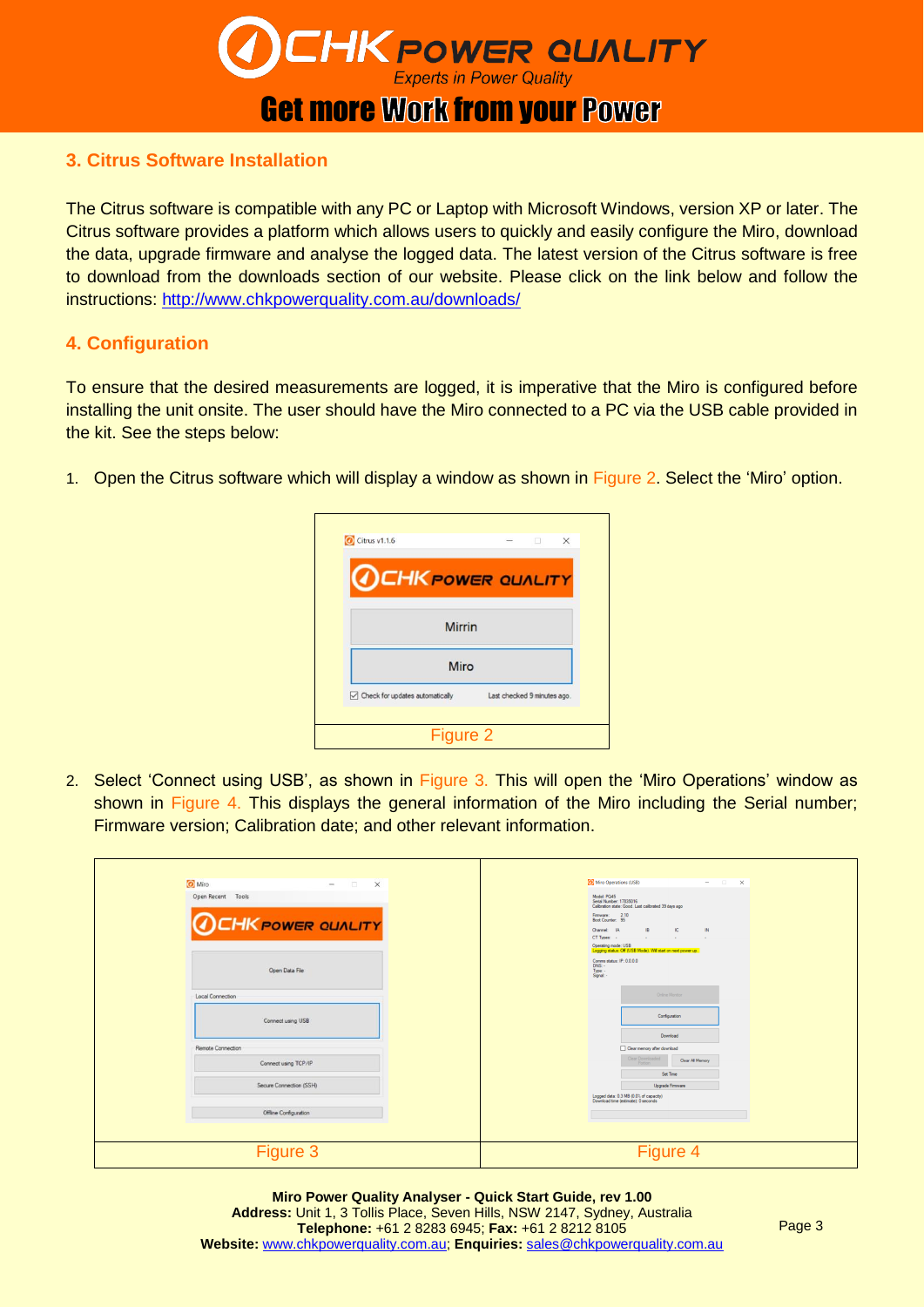

**Get more Work from your Power** 

3. Select the 'Configuration' option, the user will be prompted with a window as shown in Figure 5.

| Miro Configuration                                                                                                                           |                                                                                                                                               |                                                                                                                                                                                                    |                   |                                                                | $\Box$ | $\times$ |
|----------------------------------------------------------------------------------------------------------------------------------------------|-----------------------------------------------------------------------------------------------------------------------------------------------|----------------------------------------------------------------------------------------------------------------------------------------------------------------------------------------------------|-------------------|----------------------------------------------------------------|--------|----------|
|                                                                                                                                              |                                                                                                                                               | Inputs Measurement Intervals RMS and Power Hamnonics & Flicker Mains Signalling IEC Events Capture Triggers Capture Types LCD Comms                                                                |                   |                                                                |        |          |
| Nominal Freq:<br>230<br>Nominal Voltage:<br>Circuit Connection:<br>$\boxdot$ VA $\boxdot$ VB<br>$\Box$ IA $\Box$ IB<br>$\sqrt{}$ Temperature | $\circledcirc$ 50 Hz $\circledcirc$ 60 Hz<br>Star/Wye<br>$\checkmark$<br>$\boxdot$ VC $\boxdot$ VGND<br>$\triangledown$ IC $\triangledown$ IN | Set as default frequency<br>Set as default voltage<br>Attenuate F-500 Rogowski Coil<br>This allows the F-500 to measure up to 3000 Amps.<br>Reduces accuracy for low currents.                     |                   |                                                                |        |          |
| Description:<br><b>Reset To Default</b>                                                                                                      | Enable All Log Points<br>Disable All Log Points                                                                                               | 2000-01-01 00:00:00<br>Log start:<br>2038-01-01 00:00:00<br>Log stop:<br>Estimated data per day: 50.2 MB<br>Estimated data per month: 1506.7 MB<br>Days to 100 MB:<br>2.0<br>19.9<br>Days to 1 GB: | ▥▾<br>Reset<br>⋒∙ | <b>Load From File</b><br>Save To File<br>Save Config To Device |        |          |
|                                                                                                                                              |                                                                                                                                               |                                                                                                                                                                                                    |                   |                                                                |        |          |

4. The Miro's default configuration is sufficient for the majority of applications. However, the user should go through each tab within the configuration window to ensure that the required logged parameters are selected.

Please refer to the user manual for further details on specific parameters and communications options. Please note: The 'Estimated data per day', at the bottom of the configuration window. This indicates the data usage as per the selected parameters and measurement intervals.

- 5. The Miro automatically starts logging upon power up. There is an option to define a start and stop date however, it is highly recommended to use the default automatic logging upon power up.
- 6. Once the configuration is complete, press the 'Save Config to Device' button at the bottom right-hand corner of the configuration window. The Miro is now ready to be installed on-site.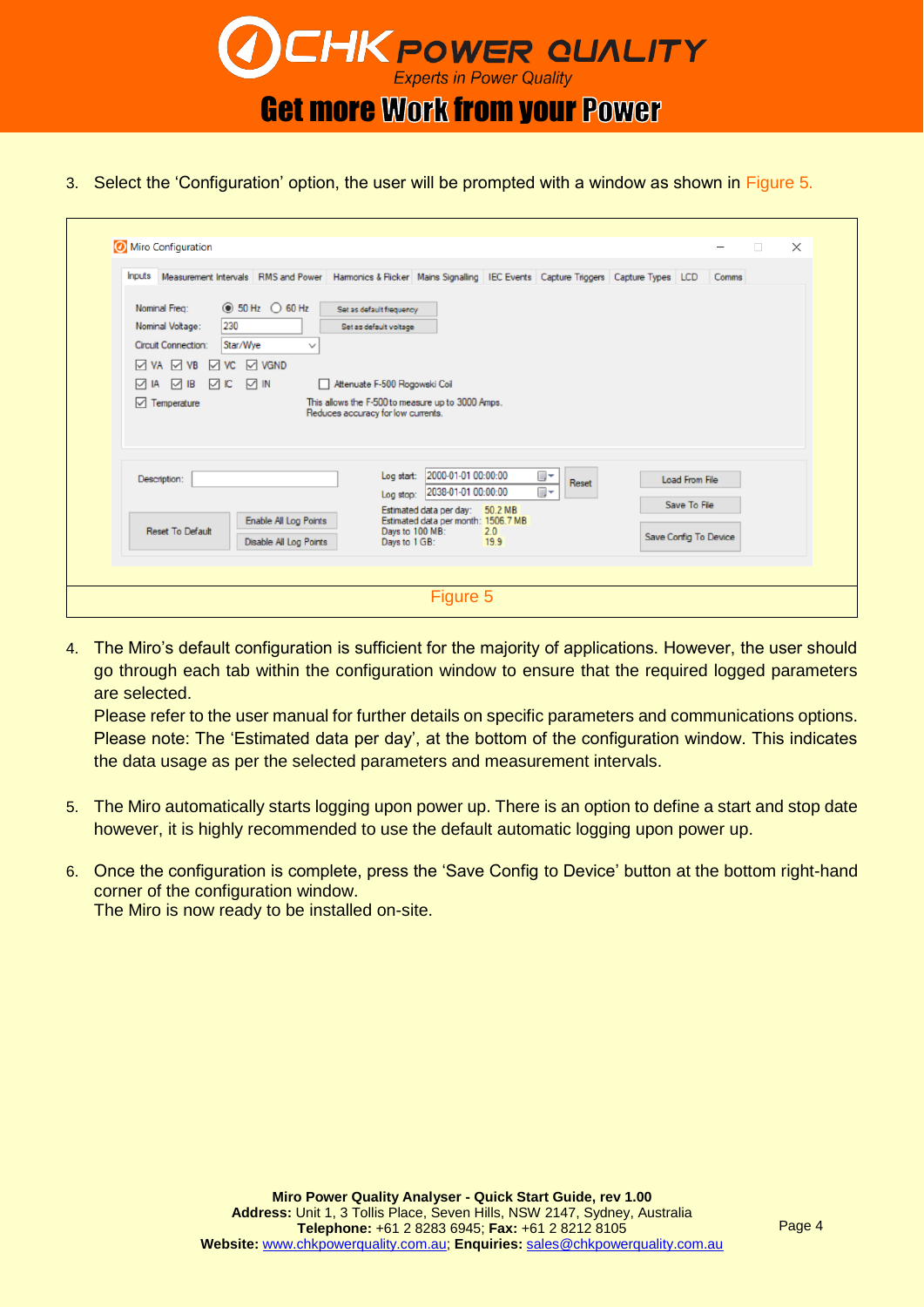

**Get more Work from your Power** 

#### **5. Installation**

- 1. The Miro should be installed by a qualified electrician to ensure safe procedures are followed.
- 2. The temperature sensors, GPS antenna and cellular antenna can be connected if required.
- 3. Connecting the **current sensors and voltage leads** to the load. Ensure the arrows on the current sensors are all pointing towards the load. See Figure 6 below for a typical Wye circuit connection.



Figure 6 – Wye Circuit Connection

- 4. For single-phase application the single-phase power cable supplied can be used or by using the threephase voltage lead as illustrated above.
- 5. Data logging is confirmed by the Miro's LCD screen displaying **Log: On** in the bottom right-hand corner.
- 6. **Please note**: If the LCD displays a warning that reads 'High V unbalance', the user should ensure that the voltage leads are connected to the correct terminals and also that the correct circuit connection is selected within the 'inputs' tab when configuring the Miro.